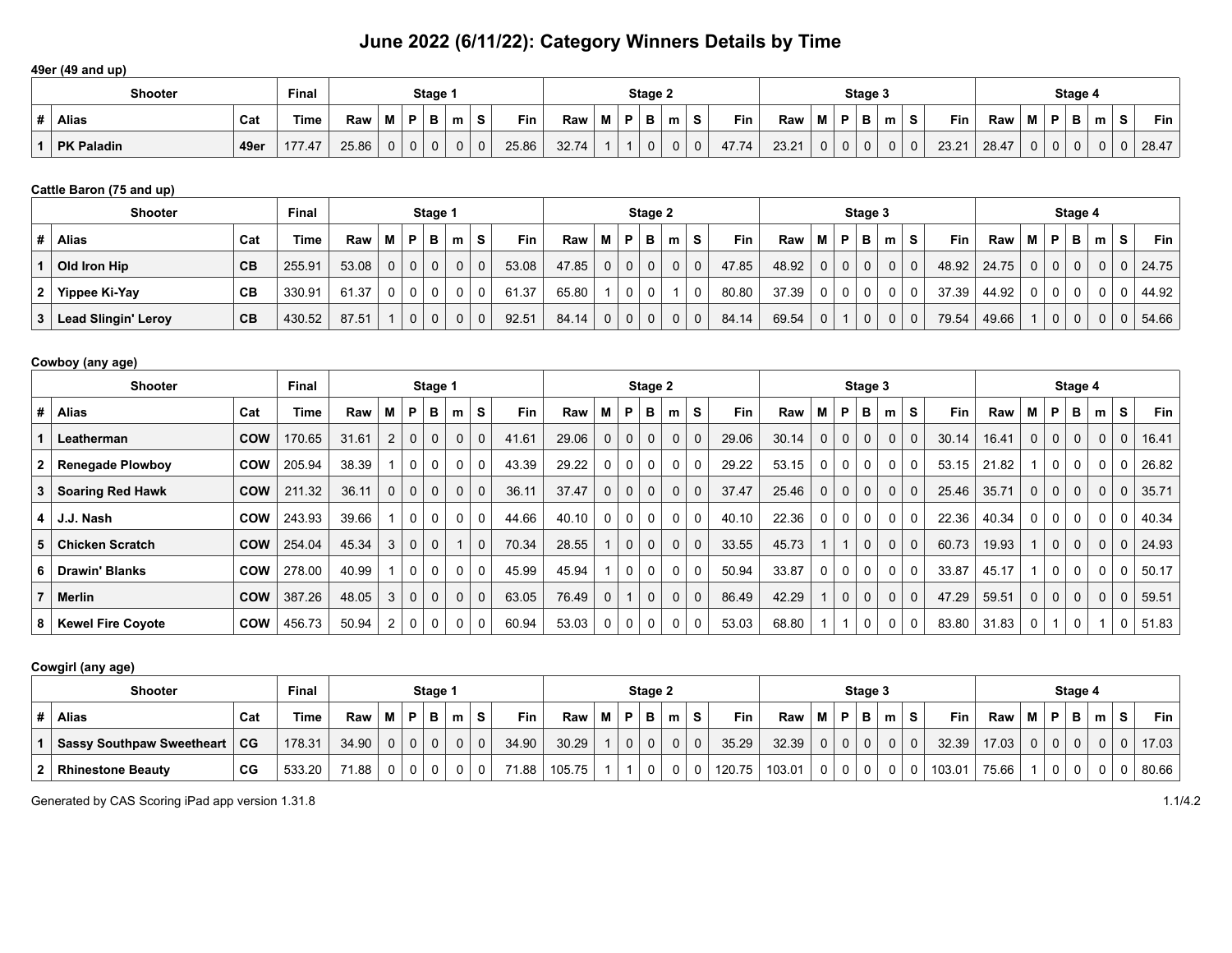#### **49er (49 and up)**

|   | <b>Shooter</b>    |      |       |          |          | Stage 5     |             |              |            |       |              |             | Stage 6     |   |             |            |
|---|-------------------|------|-------|----------|----------|-------------|-------------|--------------|------------|-------|--------------|-------------|-------------|---|-------------|------------|
| # | <b>Alias</b>      | Cat  | Raw   | M        | D        | в           | m           | S            | <b>Fin</b> | Raw   | м            | P           | в           | m | S           | <b>Fin</b> |
|   | <b>PK Paladin</b> | 49er | 23.92 | $\Omega$ | $\Omega$ | $\mathbf 0$ | $\mathbf 0$ | $\mathbf{0}$ | 23.92      | 28.27 | $\mathbf{0}$ | $\mathbf 0$ | $\mathbf 0$ |   | $\mathbf 0$ | 28.27      |

## **Cattle Baron (75 and up)**

|   | <b>Shooter</b>             |     |       |          |          | Stage 5  |          |              |       |       |          |             | Stage 6  |   |             |       |
|---|----------------------------|-----|-------|----------|----------|----------|----------|--------------|-------|-------|----------|-------------|----------|---|-------------|-------|
| # | <b>Alias</b>               | Cat | Raw   | M        | P        | в        | m        | S            | Fin   | Raw   | м        | P           | в        | m | S           | Fin.  |
| 1 | Old Iron Hip               | CВ  | 34.09 |          | $\Omega$ | $\Omega$ | $\Omega$ | $\mathbf{0}$ | 39.09 | 42.22 | 0        | $\mathbf 0$ | $\Omega$ |   | $\Omega$    | 42.22 |
| 2 | Yippee Ki-Yay              | CВ  | 46.42 | $\Omega$ | $\Omega$ | $\Omega$ | $\Omega$ | $\mathbf{0}$ | 46.42 | 60.01 | 0        | 0           | $\Omega$ |   | $\Omega$    | 60.01 |
| 3 | <b>Lead Slingin' Leroy</b> | CВ  | 65.59 |          | $\Omega$ | $\Omega$ | $\Omega$ | $\mathbf{0}$ | 65.59 | 54.08 | $\Omega$ | $\mathbf 0$ | $\Omega$ |   | $\mathbf 0$ | 54.08 |

## **Cowboy (any age)**

|   | <b>Shooter</b>           |            |       |          |          | Stage 5      |   |          |            |            |          |                          | Stage 6                  |                          |          |            |
|---|--------------------------|------------|-------|----------|----------|--------------|---|----------|------------|------------|----------|--------------------------|--------------------------|--------------------------|----------|------------|
| # | <b>Alias</b>             | Cat        | Raw   | М        | P        | в            | m | S        | <b>Fin</b> | Raw        | М        | P                        | B                        | m                        | S        | <b>Fin</b> |
| 1 | Leatherman               | <b>COW</b> | 24.68 | $\Omega$ | $\Omega$ | $\Omega$     | 0 | $\Omega$ | 24.68      | 28.75      | $\Omega$ | $\Omega$                 | $\mathbf{0}$             | 0                        | $\Omega$ | 28.75      |
| 2 | <b>Renegade Plowboy</b>  | <b>COW</b> | 25.75 | $\Omega$ | 0        | $\Omega$     | 0 | $\Omega$ | 25.75      | 27.61      | $\Omega$ | 0                        | $\Omega$                 | 0                        | $\Omega$ | 27.61      |
| 3 | <b>Soaring Red Hawk</b>  | <b>COW</b> | 32.83 | 0        | $\Omega$ | $\Omega$     | 0 | $\Omega$ | 32.83      | 43.74      | $\Omega$ | $\Omega$                 | 0                        | 0                        | $\Omega$ | 43.74      |
| 4 | J.J. Nash                | <b>COW</b> | 49.10 | $\Omega$ | $\Omega$ | $\mathbf{0}$ | 0 | $\Omega$ | 49.10      | 47.37      | $\Omega$ | $\Omega$                 | $\Omega$                 | 0                        | $\Omega$ | 47.37      |
| 5 | <b>Chicken Scratch</b>   | <b>COW</b> | 33.81 | 1        | $\Omega$ | $\Omega$     | 0 | $\Omega$ | 38.81      | 25.68      | $\Omega$ | $\Omega$                 | 0                        | 0                        | $\Omega$ | 25.68      |
| 6 | <b>Drawin' Blanks</b>    | <b>COW</b> | 38.91 | 1        | $\Omega$ | $\Omega$     | 0 | $\Omega$ | 43.91      | 53.12      | $\Omega$ | $\Omega$                 | 0                        | 0                        | $\Omega$ | 53.12      |
| 7 | <b>Merlin</b>            | <b>COW</b> | 51.06 | 1        | $\Omega$ | $\Omega$     | 0 | $\Omega$ | 56.06      | 69.86      | 4        | $\Omega$                 | $\Omega$                 | 0                        | $\Omega$ | 74.86      |
| 8 | <b>Kewel Fire Coyote</b> | <b>COW</b> | 52.13 |          | 0        | $\mathbf{0}$ | 0 | 0        | 57.13      | <b>DNF</b> | -        | $\overline{\phantom{a}}$ | $\overline{\phantom{0}}$ | $\overline{\phantom{a}}$ | 0        | 150.00     |

## **Cowgirl (any age)**

|   | <b>Shooter</b>                   |     |       |          |          | Stage 5 |   |   |       |       |   |          | Stage 6 |          |          |            |
|---|----------------------------------|-----|-------|----------|----------|---------|---|---|-------|-------|---|----------|---------|----------|----------|------------|
| # | <b>Alias</b>                     | Cat | Raw   | М        | D        | в       | m | s | Fin   | Raw   | М | P        | в       | m        | S        | <b>Fin</b> |
|   | <b>Sassy Southpaw Sweetheart</b> | CG  | 24.32 | $\Omega$ | $\Omega$ |         | 0 | 0 | 24.32 | 29.38 |   | $\Omega$ |         | $\Omega$ | $\Omega$ | 34.38      |
| 2 | <b>Rhinestone Beauty</b>         | CG  | 70.54 |          |          |         | 0 | 0 | 75.54 | 61.36 | 4 | 0        |         |          |          | 81.36      |

Generated by CAS Scoring iPad app version 1.31.8 1.2/4.2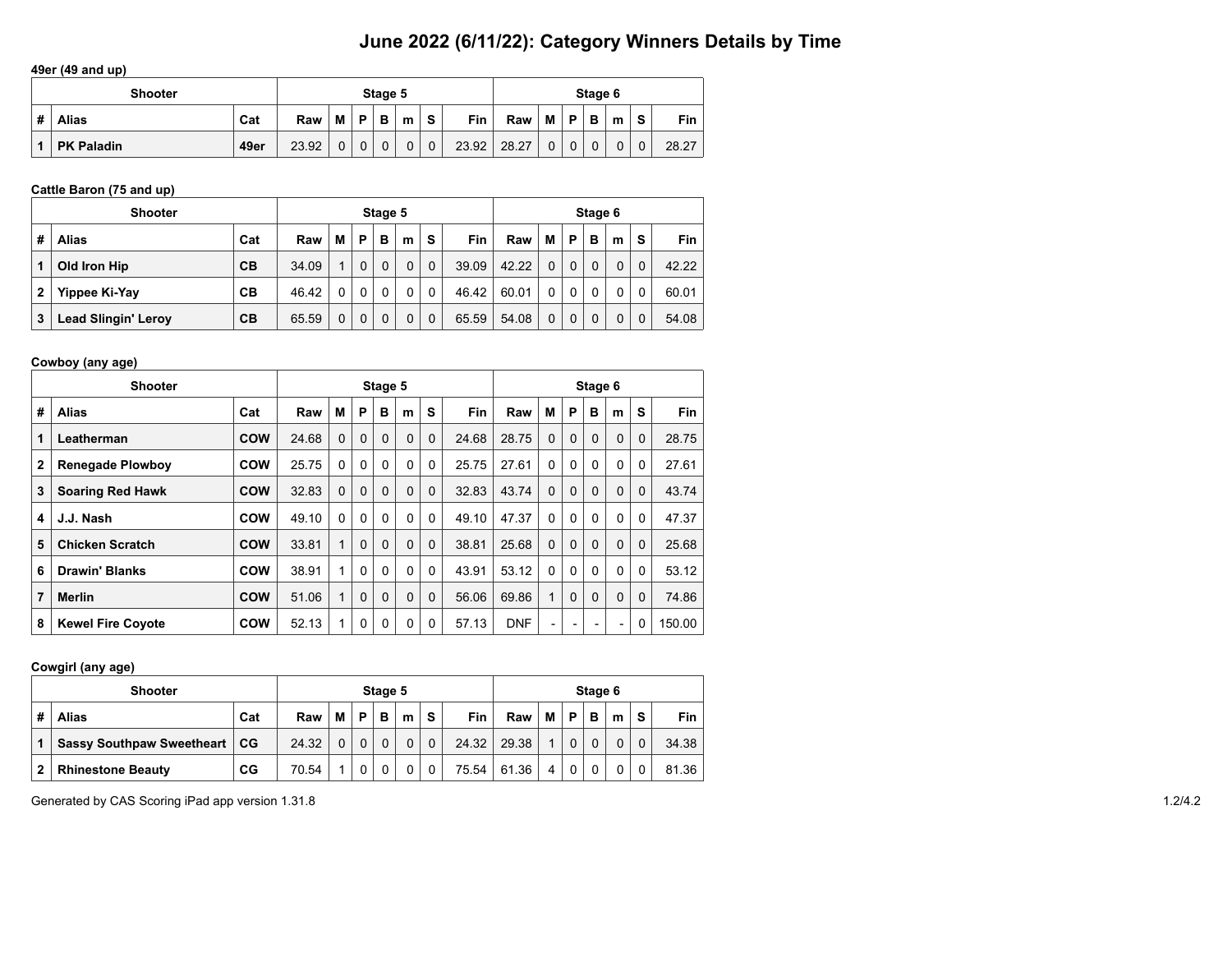#### **El Patron (80 and up)**

|    | <b>Shooter</b> |     | Final  |       |   |    | Stage 1 |   |          |       |       |   |    | Stage 2 |   |              |       |       |   |   | Stage 3     |   |          |       |       |   |    | Stage 4 |   |           |       |
|----|----------------|-----|--------|-------|---|----|---------|---|----------|-------|-------|---|----|---------|---|--------------|-------|-------|---|---|-------------|---|----------|-------|-------|---|----|---------|---|-----------|-------|
| .# | <b>Alias</b>   | Cat | Time   | Raw   | M |    | в       | m |          | Fin   | Raw   | м | в. | в       | m | S            | Fin   | Raw   | М | P | B           | m | S        | Fin   | Raw   | M | в. | D       | m | $\bullet$ | Fin   |
|    | No Name        | GP  | 306.93 | 51.55 | 0 | 0. |         |   | $\Omega$ | 51.55 | 54.42 | 0 |    | 0       | 0 | $\mathbf{0}$ | 64.42 | 25.90 | 0 | 0 | $\mathbf 0$ | 0 | $\Omega$ | 25.90 | 36.30 |   |    |         |   |           | 36.30 |

### **Elder Statesman (70 and up)**

|   | <b>Shooter</b>       |     | <b>Final</b> |                 |                |                | Stage 1  |             |             |       |        |                |              | Stage 2        |                |                |        |       |                |                | Stage 3     |                |          |            |       |                |                | Stage 4  |   |          |       |
|---|----------------------|-----|--------------|-----------------|----------------|----------------|----------|-------------|-------------|-------|--------|----------------|--------------|----------------|----------------|----------------|--------|-------|----------------|----------------|-------------|----------------|----------|------------|-------|----------------|----------------|----------|---|----------|-------|
| # | Alias                | Cat | Time         | Raw             | MP.            |                | в        | m           | S           | Fin   | Raw    | М              | P            | в              | m              | S.             | Fin.   | Raw   | M              | P              | в           | m <sub>1</sub> | -S       | <b>Fin</b> | Raw   | M I            | P              | в        | m | s        | Fin   |
|   | <b>Count Em Cody</b> | ES  | 235.91       | 47.49           | 0 <sup>1</sup> | 0 <sup>1</sup> | $\Omega$ | $\mathbf 0$ | $\mathbf 0$ | 47.49 | 40.80  | 0 <sup>1</sup> | $\mathbf{0}$ | $\mathbf{0}$   | $\mathbf 0$    | $\mathbf 0$    | 40.80  | 47.68 | 0 <sup>1</sup> |                | $\mathbf 0$ | 0 <sup>1</sup> | $\Omega$ | 57.68      | 22.06 | 0 <sup>1</sup> | $\Omega$       | $\Omega$ |   | $\cap$   | 22.06 |
|   | Deathwind            | ES  | 236.86       | $36.16$   0   0 |                |                | $\Omega$ | 0           | 0           | 36.16 | 36.24  |                | $\mathbf{0}$ | $\overline{0}$ | $\mathbf 0$    | $\mathbf 0$    | 41.24  | 23.30 |                | $\Omega$       | 0           | $\mathbf{0}$   | 0        | 23.30      | 35.32 | 2 <sup>1</sup> | $\Omega$       | $\Omega$ |   |          | 45.32 |
| 3 | <b>Art Ritis</b>     | ES  | 569.96       | 80.99           | 0 <sup>1</sup> | $\overline{0}$ | $\Omega$ | 0           | $\mathbf 0$ | 80.99 | 113.56 | $\Omega$       | $\mathbf 0$  | $\mathbf 0$    | 0 <sup>1</sup> | $\overline{0}$ | 113.56 | 38.94 | 0 <sup>1</sup> | 0 <sup>1</sup> | $\mathbf 0$ | 0 <sup>1</sup> | $\Omega$ | 38.94      | 60.79 | 0 <sup>1</sup> | 0 <sup>1</sup> | $\Omega$ |   | $\Omega$ | 60.79 |

### **Elder Statesman Duelist (70 and up)**

| Shooter        |            | Final  |       |   |             | Stage 1 |   |             |       |                |          |   | Stage 2  |   |   |       |       |   |          | Stage 3 |          |    |       |       |          |   | Stage 4 |   |                |       |
|----------------|------------|--------|-------|---|-------------|---------|---|-------------|-------|----------------|----------|---|----------|---|---|-------|-------|---|----------|---------|----------|----|-------|-------|----------|---|---------|---|----------------|-------|
| <b>Alias</b>   | Cat        | Гіmе   | Raw   | M | D           | D       | m | S.          | Fin   | Raw            | M        | P | в        | m | S | Fin   | Raw   | M | D.       | в       | m        | S. | Fin   | Raw   | M        | D |         | m | $\bullet$<br>◡ | Fin   |
| <b>Woodfox</b> | <b>ESD</b> | 255.56 | 65.26 | 0 | $\mathbf 0$ | 0       | 0 | $\mathbf 0$ | 65.26 | 27.74<br>، ، ن | $\Omega$ | 0 | $\Omega$ |   | 0 | 37.71 | 44.64 |   | $\Omega$ | 0       | $\Omega$ | 0  | 49.64 | 25.50 | $\Omega$ |   |         |   |                | 25.50 |

## **Frontier Cartridge Gunfighter**

| <b>Shooter</b>       |            | <b>Final</b> |       |          |   | Stage    |   |          |       |       |   |          | Stage 2 |   |   |       |       |   | Stage 3 |   |   |            |       |   | Stage 4 |   |            |
|----------------------|------------|--------------|-------|----------|---|----------|---|----------|-------|-------|---|----------|---------|---|---|-------|-------|---|---------|---|---|------------|-------|---|---------|---|------------|
| <b>Alias</b>         | Cat        | Time         | Raw   | M        | P | в        | m | S        | Fin   | Raw   | M | D.       | в       | m | S | Fin   | Raw   | Ð | в       | m | Ð | <b>Fin</b> | Raw   | M | в       | m | <b>Fin</b> |
| <b>Woody Shootem</b> | <b>FCG</b> | 172.69       | 24.03 | $\Omega$ | 0 | $\Omega$ | 0 | $\Omega$ | 24.03 | 25.21 |   | $\Omega$ |         |   | 0 | 35.21 | 14.12 |   | 0       | 0 |   | 24.12      | 23.62 |   |         |   | 28.62      |

#### **Frontiersman**

| <b>Shooter</b>      |     | <b>Final</b> |       |   |             | Stage 1 |   |   |       |       |          |   | Stage 2      |   |          |       |       |   |          | Stage 3 |          |   |            |       |   | Stage 4 |   |           |       |
|---------------------|-----|--------------|-------|---|-------------|---------|---|---|-------|-------|----------|---|--------------|---|----------|-------|-------|---|----------|---------|----------|---|------------|-------|---|---------|---|-----------|-------|
| <b>Alias</b>        | Cat | Гіmе         | Raw   | М | в           |         | m | S | Fin   | Raw   | M        | P | D            | m | S        | Fin   | Raw   | M | Þ        | в       | m        | s | <b>Fin</b> | Raw   | M | P       | m | $\bullet$ | Fin   |
| <b>Boonie Young</b> |     | 325.21       | 86.81 |   | $\mathbf 0$ |         | υ | 0 | 91.81 | 36.94 | $\Omega$ | 0 | $\mathbf{0}$ |   | $\Omega$ | 36.94 | 37.08 |   | $\Omega$ | 0       | $\Omega$ |   | 47.08      | 54.34 |   |         |   |           | 59.34 |

Generated by CAS Scoring iPad app version 1.31.8 2.1/4.2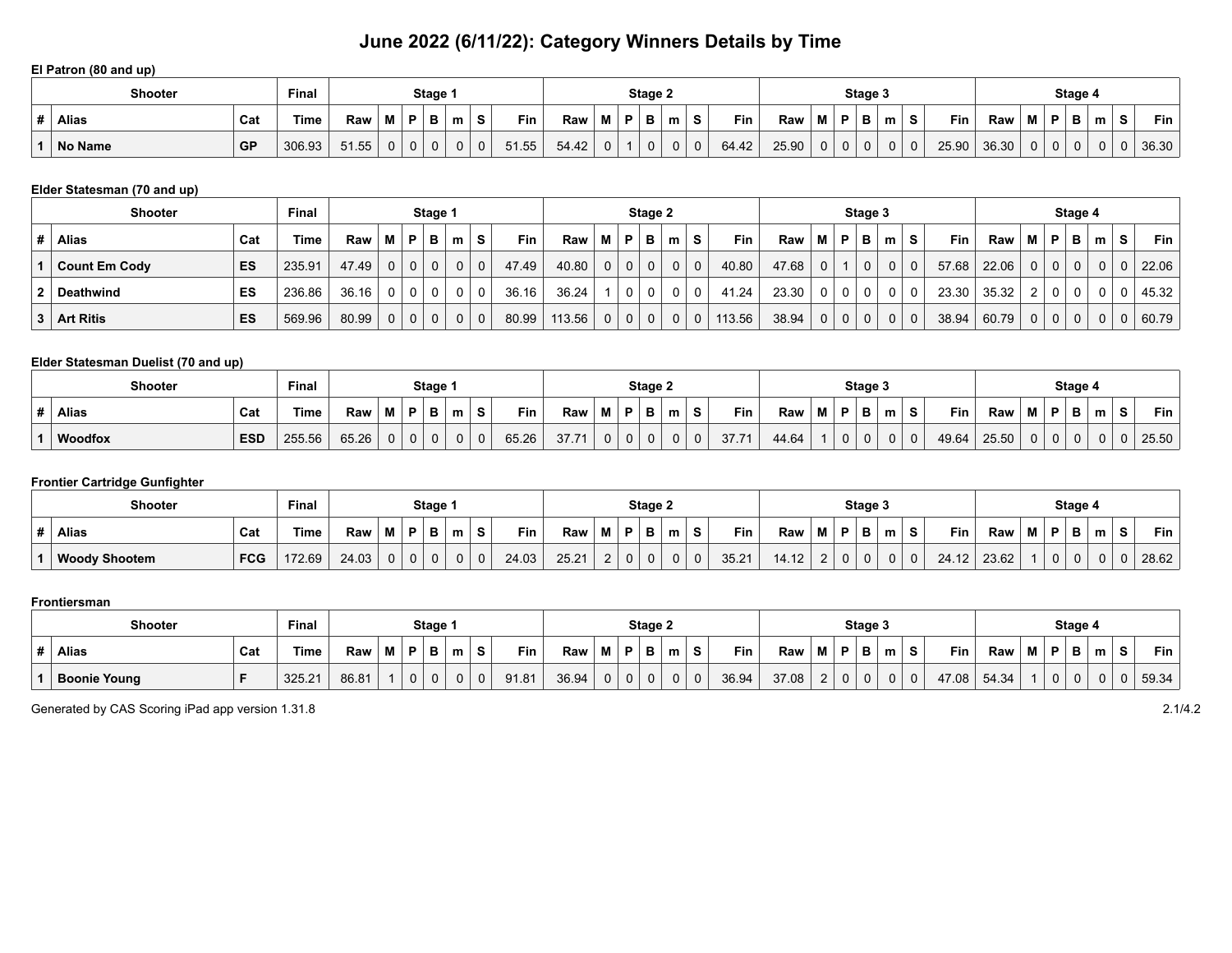#### **El Patron (80 and up)**

|   | <b>Shooter</b> |           |       |   |          | Stage 5      |   |             |       |       |             |             | Stage 6     |   |             |       |
|---|----------------|-----------|-------|---|----------|--------------|---|-------------|-------|-------|-------------|-------------|-------------|---|-------------|-------|
| # | <b>Alias</b>   | Cat       | Raw   | M | P        | B            | m | S           | Fin   | Raw   | М           | P           | в           | m | S           | Fin   |
|   | No Name        | <b>GP</b> | 42.04 |   | $\Omega$ | $\mathbf{0}$ | 0 | $\mathbf 0$ | 42.04 | 86.72 | $\mathbf 0$ | $\mathbf 0$ | $\mathbf 0$ |   | $\mathbf 0$ | 86.72 |

### **Elder Statesman (70 and up)**

|   | <b>Shooter</b>       |     |        |   |          | Stage 5 |          |              |            |            |                          |             | Stage 6                  |   |          |            |
|---|----------------------|-----|--------|---|----------|---------|----------|--------------|------------|------------|--------------------------|-------------|--------------------------|---|----------|------------|
| # | <b>Alias</b>         | Cat | Raw    | м | P        | в       | m        | -S           | <b>Fin</b> | Raw        | м                        | P           | в                        | m | S        | <b>Fin</b> |
|   | <b>Count Em Cody</b> | ES  | 34.32  | 0 | $\Omega$ | 0       | $\Omega$ | $\mathbf 0$  | 34.32      | 33.56      | $\Omega$                 | $\mathbf 0$ | $\Omega$                 | 0 | $\Omega$ | 33.56      |
|   | <b>Deathwind</b>     | ES  | 44.01  |   | $\Omega$ | 0       | $\Omega$ | $\mathbf{0}$ | 49.01      | 41.83      | $\Omega$                 | 0           | $\mathbf{0}$             | 0 | 0        | 41.83      |
| 3 | <b>Art Ritis</b>     | ES  | 120.68 |   | $\Omega$ | 0       | $\Omega$ | $\mathbf 0$  | 125.68     | <b>SDQ</b> | $\overline{\phantom{0}}$ |             | $\overline{\phantom{0}}$ | - | 0        | 150.00     |

### **Elder Statesman Duelist (70 and up)**

|   | <b>Shooter</b> |            |       |   |             | Stage 5 |   |              |       |       |                |             | Stage 6 |   |   |       |
|---|----------------|------------|-------|---|-------------|---------|---|--------------|-------|-------|----------------|-------------|---------|---|---|-------|
| # | <b>Alias</b>   | Cat        | Raw   | M | D           | в       | m | s            | Fin   | Raw   | M I            | <b>P</b>    | B       | m | S | Fin 1 |
|   | <b>Woodfox</b> | <b>ESD</b> | 41.74 |   | $\mathbf 0$ | 0       | 0 | $\mathbf{0}$ | 41.74 | 35.71 | $\overline{0}$ | $\mathbf 0$ | 0       | 0 |   | 35.71 |

### **Frontier Cartridge Gunfighter**

| <b>Shooter</b>                     |       |   |          | Stage 5 |   |              |       |       |                |   | Stage 6 |   |    |       |
|------------------------------------|-------|---|----------|---------|---|--------------|-------|-------|----------------|---|---------|---|----|-------|
| Cat<br>#<br><b>Alias</b>           | Raw   | M | D        | в       | m | $\bullet$    | Fin   | Raw   | М              | Þ | в       | m | S. | Fin   |
| <b>FCG</b><br><b>Woody Shootem</b> | 23.12 |   | $\Omega$ |         |   | $\mathbf{0}$ | 23.12 | 27.59 | $\overline{2}$ |   |         | 0 | 0  | 37.59 |

#### **Frontiersman**

|   | <b>Shooter</b>      |     |       |   |          | Stage 5 |   |              |       |       |                |             | Stage 6     |   |             |       |
|---|---------------------|-----|-------|---|----------|---------|---|--------------|-------|-------|----------------|-------------|-------------|---|-------------|-------|
| # | <b>Alias</b>        | Cat | Raw   | M | D        | B       | m | S            | Fin   | Raw   | М              | P           | в           | m | S           | Fin   |
|   | <b>Boonie Young</b> |     | 34.60 |   | $\Omega$ | 0       |   | $\mathbf{0}$ | 39.60 | 45.44 | $\overline{A}$ | $\mathbf 0$ | $\mathbf 0$ | 0 | $\mathbf 0$ | 50.44 |

Generated by CAS Scoring iPad app version 1.31.8 2.2/4.2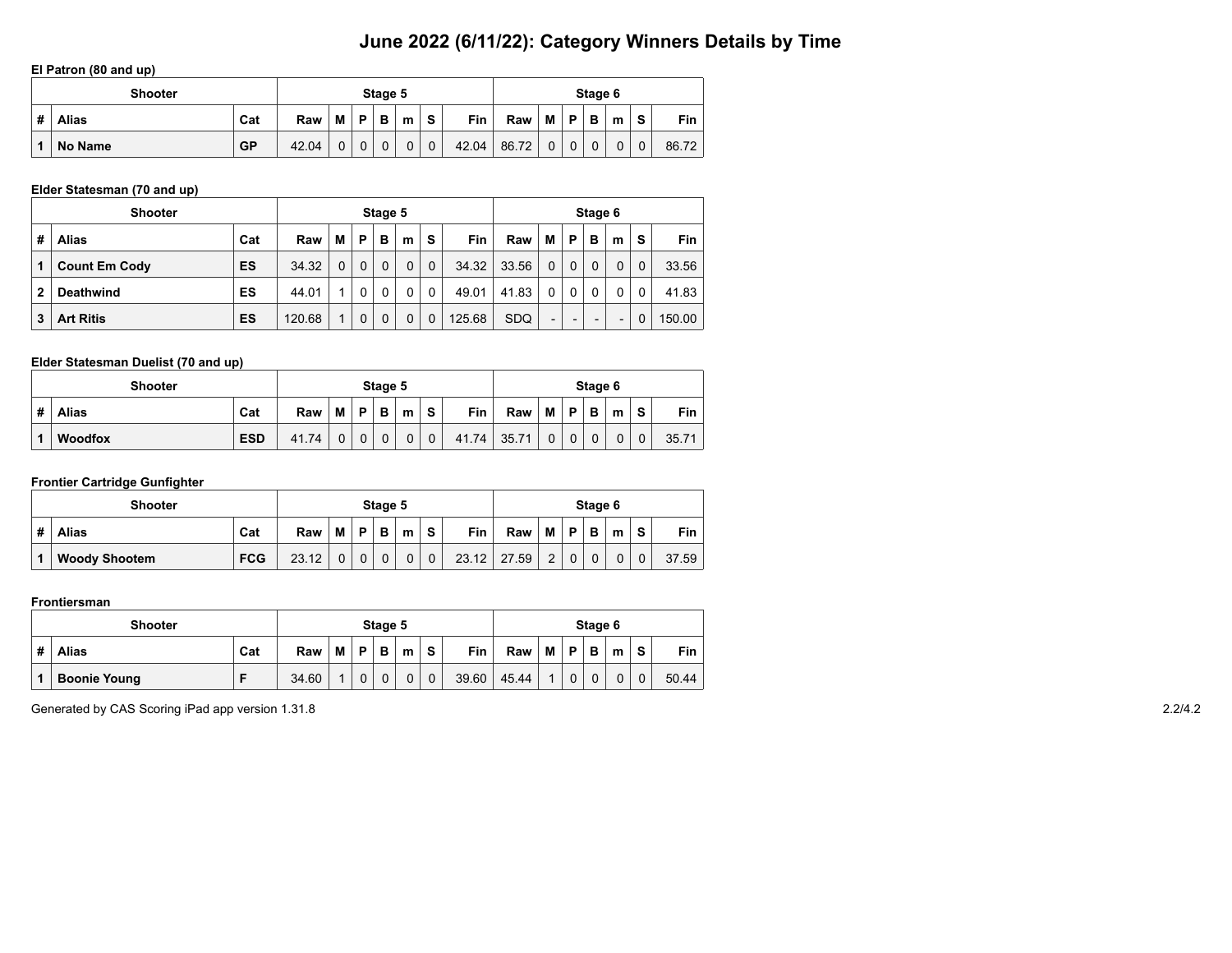#### **Gunfighter**

| <b>Shooter</b>            |           | <b>Final</b> |       |                |              | Stage 1  |   |          |        |       |                |              | Stage 2      |   |              |       |       |                |             | Stage 3     |          |              |            |       |          |   | Stage 4  |   |   |       |
|---------------------------|-----------|--------------|-------|----------------|--------------|----------|---|----------|--------|-------|----------------|--------------|--------------|---|--------------|-------|-------|----------------|-------------|-------------|----------|--------------|------------|-------|----------|---|----------|---|---|-------|
| Alias                     | Cat       | Time         | Raw   | M              | . P          | в        | m | S        | Fin    | Raw   | M              | P            | в            | m | S.           | Fin   | Raw   | м              | P           | в           | m        | s            | <b>Fin</b> | Raw   | м        | P | в        | m | s | Fin   |
| <b>Cheyenne Culpepper</b> | <b>GF</b> | 120.73       | 20.21 | 0 <sup>1</sup> | $\mathbf{0}$ | $\Omega$ | 0 | $\Omega$ | 20.21  | 21.66 | $\Omega$       | $\mathbf 0$  | $\mathbf{0}$ |   | $\mathbf{0}$ | 21.66 | 12.98 | 0 <sup>1</sup> | $\mathbf 0$ | $\mathbf 0$ | $\Omega$ | $\mathbf{0}$ | 12.98      | 19.25 | $\Omega$ |   | $\Omega$ |   | 0 | 19.25 |
| <b>Leadfoot Luke</b>      | GF        | 126.26       | 24.55 |                | 0            |          | 0 | $\Omega$ | 29.55  | 20.56 | $\Omega$       | $\mathbf{0}$ | 0            |   | 0            | 20.56 | 23.83 |                | 0           | $\mathbf 0$ | $\Omega$ |              | 23.83      | 13.11 |          |   |          |   |   | 13.11 |
| <b>Hey Duke</b>           | GF        | 295.94       | 50.55 | 0 <sup>1</sup> | $\mathbf{0}$ | $\Omega$ | 0 | $\Omega$ | 50.55  | 40.10 | $\Omega$       | $\mathbf{0}$ | $\mathbf 0$  |   | $\mathbf 0$  | 40.10 | 46.49 | 0 <sup>1</sup> |             | $\mathbf 0$ | $\Omega$ | $\mathbf 0$  | 56.49      | 31.64 | $\Omega$ | 0 | $\Omega$ |   | O | 41.64 |
| <b>Bogus Joe</b>          | GF        | 381.60       | 94.48 | 3              | 0            | 0        | 0 |          | 109.48 | 62.46 | 0 <sup>1</sup> | $\mathbf{0}$ | 0            |   | 0            | 62.46 | 56.10 |                | 0           | 0           | 0        |              | 66.10      | 36.21 |          |   |          |   |   | 41.21 |

### **Lady Gunfighter**

| <b>Shooter</b>  |     | <b>Final</b> |       |   |   | Stage 1     |   |          |       |       |   |   | Stage 2 |   |   |       |       |   |          | Stage 3 |   |       |       |   |    | Stage 4 |   |   |            |
|-----------------|-----|--------------|-------|---|---|-------------|---|----------|-------|-------|---|---|---------|---|---|-------|-------|---|----------|---------|---|-------|-------|---|----|---------|---|---|------------|
| <b>Alias</b>    | Cat | Time         | Raw   | М | P | B           | m | s        | Fin   | Raw   | M | D | в       | m | s | Fin   | Raw   | М | D        | в       | m | Fin   | Raw   | M | D. | в       | m | s | <b>Fin</b> |
| Chiricahua Mama | LG  | 294.77       | 40.21 | 0 | 0 | $\mathbf 0$ |   | $\Omega$ | 40.21 | 49.80 |   |   |         |   | 0 | 64.80 | 31.42 |   | $\Omega$ |         |   | 31.42 | 35.90 |   |    | 0       |   |   | 40.90      |

### **Lady Senior (60 and up)**

| <b>Shooter</b>     |     | <b>Final</b> |       |   |   | Stage 1     |   |             |       |       |   |    | Stage 2 |   |   |       |       |   |   | Stage 3 |              |       |       |                |    | Stage 4 |   |   |            |
|--------------------|-----|--------------|-------|---|---|-------------|---|-------------|-------|-------|---|----|---------|---|---|-------|-------|---|---|---------|--------------|-------|-------|----------------|----|---------|---|---|------------|
| <b>Alias</b>       | Cat | Time         | Raw   | М | P | B           | m | s           | Fin   | Raw   | M | D. | в       | m | S | Fin   | Raw   | М | D | в       | m            | Fin   | Raw   | M              | D. | в       | m | c | <b>Fin</b> |
| <b>Kit Colleen</b> | LS  | 329.1        | 81.10 | 0 | 0 | $\mathbf 0$ | v | $\mathbf 0$ | 81.10 | 49.65 | U | 0  |         |   | 0 | 49.65 | 55.49 |   | 0 |         | $\mathbf{U}$ | 60.49 | 35.25 | $\overline{0}$ | 0  | 0       |   |   | 35.25      |

## **Lady Silver Senior (65 and up)**

| <b>Shooter</b> |            | <b>Final</b> |       |   |              | Stage 1  |   |             |       |       |   |   | Stage 2      |   |          |       |       |   |          | Stage 3 |          |   |       |       |          |   | Stage 4 |   |    |       |
|----------------|------------|--------------|-------|---|--------------|----------|---|-------------|-------|-------|---|---|--------------|---|----------|-------|-------|---|----------|---------|----------|---|-------|-------|----------|---|---------|---|----|-------|
| <b>Alias</b>   | Cat        | Γime         | Raw   | M | <b>P</b>     |          | m | S.          | Fin   | Raw   | М | P | B            | m | <b>S</b> | Fin   | Raw   | M | D.       | в       | m        | s | Fin   | Raw   | M        | D | P       | m | S. | Fin   |
| Peachy         | <b>LSS</b> | 361.25       | 61.36 | 0 | $\mathbf{0}$ | $\Omega$ | 0 | $\mathbf 0$ | 61.36 | 67.55 |   | 0 | $\mathbf{0}$ | 0 | 0        | 77.55 | 34.63 |   | $\Omega$ | 0       | $\Omega$ | 0 | 34.63 | 54.65 | $\Omega$ |   |         |   |    | 54.65 |

#### **Senior (60 and up)**

| <b>Shooter</b>   |                    | <b>Final</b> |       |              |   | Stage 1  |   |              |       |       |   |             | Stage 2  |          |   |            |       |   |    | Stage 3  |          |          |            |       |              |    | Stage 4  |   |        |            |
|------------------|--------------------|--------------|-------|--------------|---|----------|---|--------------|-------|-------|---|-------------|----------|----------|---|------------|-------|---|----|----------|----------|----------|------------|-------|--------------|----|----------|---|--------|------------|
| <b>Alias</b>     | Cat                | Time         | Raw   | М            | P | в        | m | <b>S</b>     | Fin   | Raw   | М | P           | в        | m        | s | <b>Fin</b> | Raw   | M | D. | в        | m        |          | <b>Fin</b> | Raw   | M I          | D. | в        | m | $\sim$ | <b>Fin</b> |
| <b>Hey Sugar</b> | $\mathbf{\hat{c}}$ | 185.22       | 32.27 | $\mathbf{0}$ | 0 | $\Omega$ |   | $\mathbf{0}$ | 32.27 | 32.62 |   | $\mathbf 0$ | $\Omega$ | $\Omega$ |   | 32.62      | 34.01 |   |    | $\Omega$ | $\Omega$ | $\Omega$ | 34.01      | 24.24 | $\mathbf{0}$ |    | $\Omega$ |   |        | 24.24      |

### **Senior Duelist (60 and up)**

| <b>Shooter</b> |           | Final       |       |              |              | <b>Stage</b> |   |          |       |       |          |   | Stage 2      |   |          |       |       |   |          | Stage 3 |   |   |       |       |                |   | Stage 4 |   |                |       |
|----------------|-----------|-------------|-------|--------------|--------------|--------------|---|----------|-------|-------|----------|---|--------------|---|----------|-------|-------|---|----------|---------|---|---|-------|-------|----------------|---|---------|---|----------------|-------|
| <b>Alias</b>   | Cat       | <b>Time</b> | Raw   | М            | в            | в.           | m | S.       | Fin   | Raw   | M        | P | в            | m | S        | Fin   | Raw   | M | P        | в       | m | S | Fin   | Raw   | M <sub>1</sub> | D | D       | m | $\bullet$<br>C | Fin   |
| Nevada Gambler | <b>SD</b> | 195.84      | 31.46 | $\mathbf{0}$ | $\mathbf{0}$ | $\Omega$     | υ | $\Omega$ | 31.46 | 35.25 | $\Omega$ | 0 | $\mathbf{0}$ |   | $\Omega$ | 35.25 | 20.11 |   | $\Omega$ | 0       | 0 | ◡ | 20.11 | 32.35 | $\Omega$       |   |         |   |                | 32.35 |

Generated by CAS Scoring iPad app version 1.31.8 3.1/4.2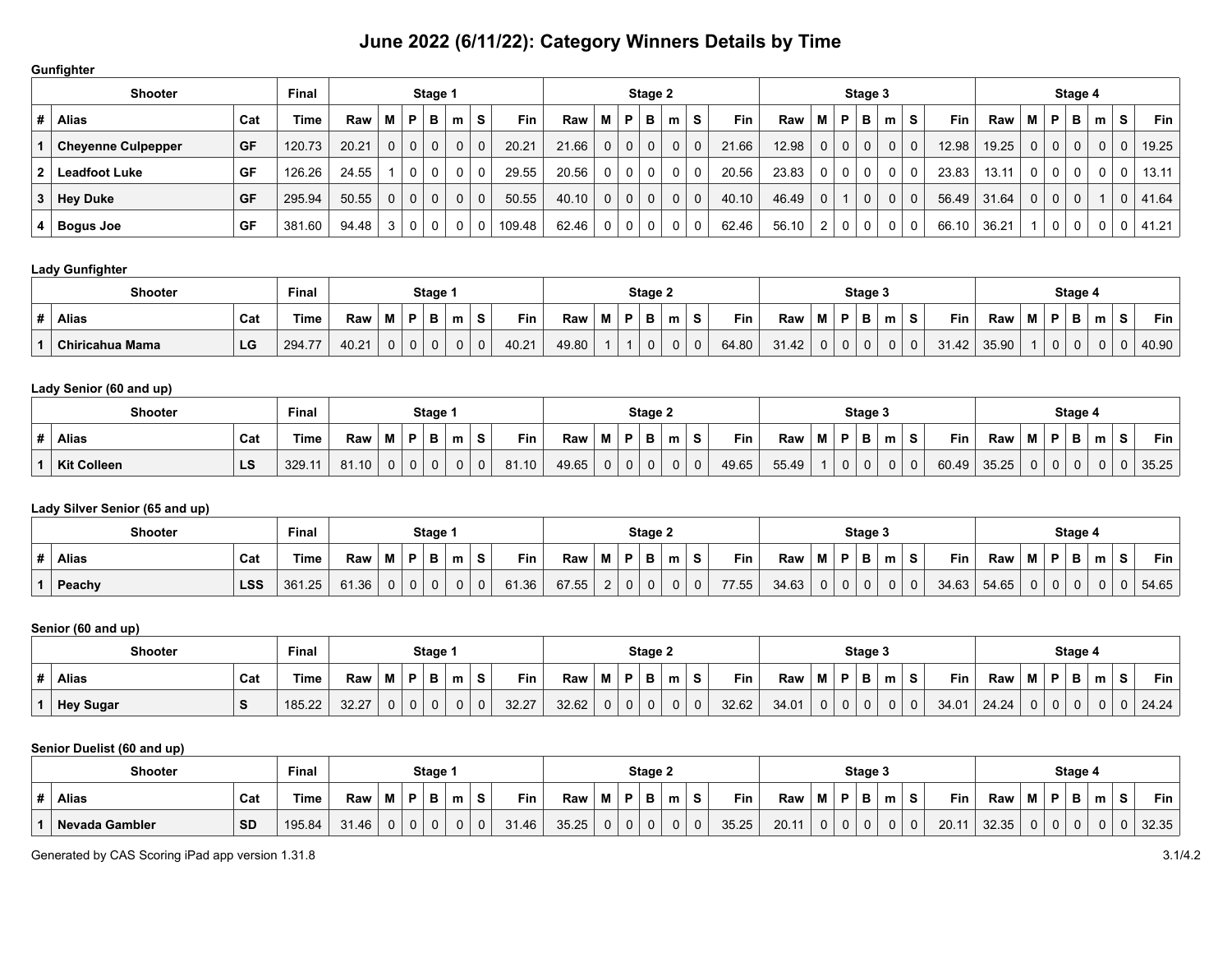#### **Gunfighter**

|              | <b>Shooter</b>            |     |       |   |              | Stage 5  |          |             |            |       |              |          | Stage 6  |          |   |       |
|--------------|---------------------------|-----|-------|---|--------------|----------|----------|-------------|------------|-------|--------------|----------|----------|----------|---|-------|
| #            | <b>Alias</b>              | Cat | Raw   | М | P            | в        | m        | S           | <b>Fin</b> | Raw   | М            | P        | B        | m        | s | Fin   |
| 1            | <b>Cheyenne Culpepper</b> | GF  | 23.19 | 0 | $\Omega$     | $\Omega$ | 0        | 0           | 23.19      | 23.44 | $\Omega$     | $\Omega$ | $\Omega$ | $\Omega$ | 0 | 23.44 |
| $\mathbf{2}$ | Leadfoot Luke             | GF  | 20.39 | 0 | $\mathbf{0}$ | $\Omega$ | $\Omega$ | $\Omega$    | 20.39      | 18.82 | $\mathbf{0}$ | 0        | 0        | 0        | 0 | 18.82 |
| 3            | <b>Hey Duke</b>           | GF  | 38.59 | 4 | $\mathbf{0}$ | $\Omega$ | 0        | $\mathbf 0$ | 43.59      | 43.57 | 4            | $\Omega$ | 0        | $\Omega$ | 0 | 63.57 |
| 4            | <b>Bogus Joe</b>          | GF  | 51.14 | 0 | 0            | 0        | 0        | 0           | 51.14      | 51.21 |              | 0        | 0        | 0        | 0 | 51.21 |

#### **Lady Gunfighter**

|   | <b>Shooter</b>  |     |       |   |   | Stage 5 |   |   |            |       |              |          | Stage 6 |   |          |       |
|---|-----------------|-----|-------|---|---|---------|---|---|------------|-------|--------------|----------|---------|---|----------|-------|
| # | Alias           | Cat | Raw   | M | D | в       | m | S | <b>Fin</b> | Raw   | М            | Þ        | в       | m | S.       | Fin   |
|   | Chiricahua Mama | LG  | 36.08 |   | 0 | 0       |   |   | 71.08      | 46.36 | $\mathbf{0}$ | $\Omega$ |         | 0 | $\Omega$ | 46.36 |

#### **Lady Senior (60 and up)**

|   | <b>Shooter</b>     |           |       |   |             | Stage 5  |             |             |       |       |          |             | Stage 6     |          |              |       |
|---|--------------------|-----------|-------|---|-------------|----------|-------------|-------------|-------|-------|----------|-------------|-------------|----------|--------------|-------|
| # | <b>Alias</b>       | Cat       | Raw   | м | P           | в        | m           | s           | Fin   | Raw   | M I      | P           | В           | m        | S            | Fin   |
|   | <b>Kit Colleen</b> | <b>LS</b> | 47.83 | 0 | $\mathbf 0$ | $\Omega$ | $\mathbf 0$ | $\mathbf 0$ | 47.83 | 54.79 | $\Omega$ | $\mathbf 0$ | $\mathbf 0$ | $\Omega$ | $\mathbf{0}$ | 54.79 |

### **Lady Silver Senior (65 and up)**

|   | <b>Shooter</b> |            |       |   |   | Stage 5  |   |   |       |       |              |             | Stage 6 |   |   |       |
|---|----------------|------------|-------|---|---|----------|---|---|-------|-------|--------------|-------------|---------|---|---|-------|
| # | <b>Alias</b>   | Cat        | Raw   | M | D | B        | m | S | Fin   | Raw   | M            | P           | в       | m | s | Fin   |
|   | Peachy         | <b>LSS</b> | 55.52 | 0 | 0 | $\Omega$ | 0 | 0 | 55.52 | 77.54 | $\mathbf{0}$ | $\mathbf 0$ |         | 0 | 0 | 77.54 |

#### **Senior (60 and up)**

|   | <b>Shooter</b> |                 |       |   |             | Stage 5 |   |             |       |       |          |             | Stage 6 |   |   |       |
|---|----------------|-----------------|-------|---|-------------|---------|---|-------------|-------|-------|----------|-------------|---------|---|---|-------|
| # | <b>Alias</b>   | Cat             | Raw   | м | D.          | в       | m | s           | Fin   | Raw   | м        | P           | в       | m | S | Fin   |
|   | Hey Sugar      | $\epsilon$<br>o | 27.54 |   | $\mathbf 0$ | 0       | 0 | $\mathbf 0$ | 27.54 | 34.54 | $\Omega$ | $\mathbf 0$ | 0       | 0 |   | 34.54 |

### **Senior Duelist (60 and up)**

|   | <b>Shooter</b> |           |       |   |   | Stage 5 |   |   |       |       |   |              | Stage 6 |   |          |       |
|---|----------------|-----------|-------|---|---|---------|---|---|-------|-------|---|--------------|---------|---|----------|-------|
| # | <b>Alias</b>   | Cat       | Raw   | M | D | в       | m | s | Fin   | Raw   | М | D            | в       | m | S        | Fin   |
|   | Nevada Gambler | <b>SD</b> | 30.28 |   | 0 |         | 0 | 0 | 30.28 | 41.39 |   | $\mathbf{0}$ |         | 0 | $\Omega$ | 46.39 |

Generated by CAS Scoring iPad app version 1.31.8 3.2/4.2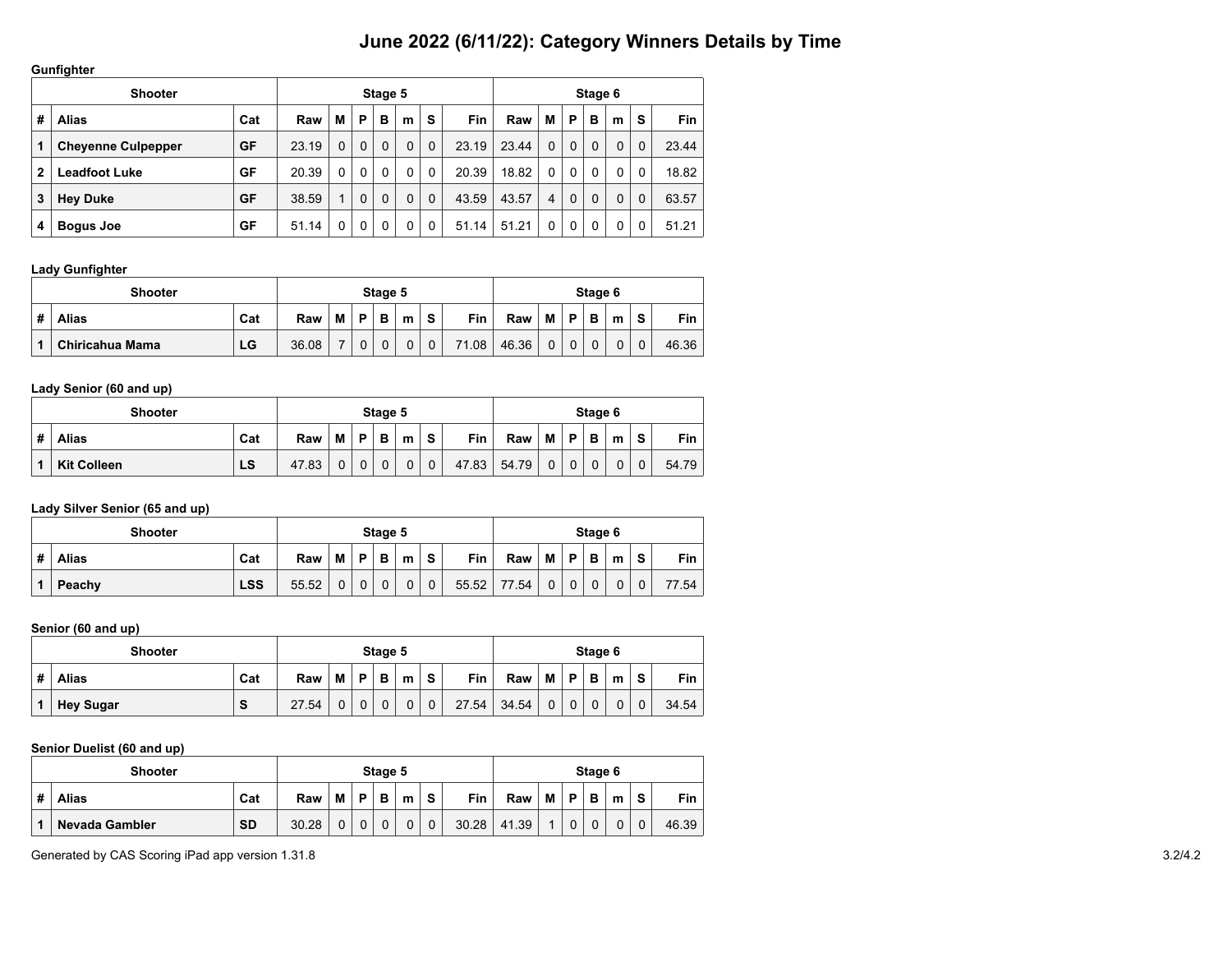### **Senior Gunfighter (60 and up)**

| Shooter            |            | <b>Final</b> |      |                |    | Stage 1 |   |          |            |      |   |             | Stage 2  |   |              |     |       |   |          | Stage 3 |   |   |            |       |   |   | Stage 4  |   |        |            |
|--------------------|------------|--------------|------|----------------|----|---------|---|----------|------------|------|---|-------------|----------|---|--------------|-----|-------|---|----------|---------|---|---|------------|-------|---|---|----------|---|--------|------------|
| <b>Alias</b>       | Cat        | Time         | Raw  | M <sub>1</sub> | D. | в       | m |          | Fin        | Raw  | M | P           | в        | m | <b>S</b>     | Fin | Raw   | M | P        | в       | m | S | <b>Fin</b> | Raw   | М | P | . .<br>P | m | e<br>э | Fin.       |
| <b>Bad Man Mix</b> | <b>GFS</b> | <b>MDQ</b>   | 0.00 | 0              |    |         |   | $\Omega$ | <b>MDQ</b> | 0.00 | 0 | $\mathbf 0$ | $\Omega$ |   | $\mathbf{0}$ | MDC | 51.25 |   | $\Omega$ | 0       | 0 |   | MDQ        | 83.81 |   |   |          |   |        | <b>MDQ</b> |

### **Silver Senior (65 and up)**

|   | <b>Shooter</b>              |     | <b>Final</b> |       |             |                | Stage 1  |   |             |            |       |                |          | Stage 2  |                |                |            |         |                | Stage 3  |                |          |       |       |              |              | Stage 4      |          |              |            |
|---|-----------------------------|-----|--------------|-------|-------------|----------------|----------|---|-------------|------------|-------|----------------|----------|----------|----------------|----------------|------------|---------|----------------|----------|----------------|----------|-------|-------|--------------|--------------|--------------|----------|--------------|------------|
| # | <b>Alias</b>                | Cat | Time         | Raw   | М           | P              | в        | m | S.          | <b>Fin</b> | Raw   | м              | P        | в        | m <sub>1</sub> | S.             | <b>Fin</b> | Raw   M | P.             | в        | m              | ∴ S      | Fin   | Raw   | M            | P            | в            | m        | S            | <b>Fin</b> |
|   | Lucky 13                    | SS  | 124.25       | 20.47 | $\mathbf 0$ | $\mathbf{0}$   | $\Omega$ | 0 | $\mathbf 0$ | 20.47      | 28.56 | $\Omega$       | $\Omega$ | (0)      | 0 <sup>1</sup> | $\overline{0}$ | 28.56      | 11.69   | 0 <sup>1</sup> | $\Omega$ | 0 <sup>1</sup> | $\Omega$ | 11.69 | 18.24 | $\mathbf{0}$ | $\mathbf{0}$ | $\Omega$     | $\Omega$ | $\Omega$     | 18.24      |
|   | <b>Badfinger Bodene</b>     | SS  | 143.37       | 27.70 | $\Omega$    | 0              | 0        |   | 0           | 27.70      | 25.49 | 0              | 0        | 0        | 0 <sup>1</sup> | 0              | 25.49      | 28.10   |                |          |                | 0        | 28.10 | 14.56 | $\mathbf 0$  | $\mathbf 0$  | $\mathbf{0}$ |          | $\mathbf{0}$ | 14.56      |
| 3 | Rogues Pierre               | SS  | 276.41       | 52.70 | $\Omega$    | 0 <sub>1</sub> | $\Omega$ |   | $\mathbf 0$ | 52.70      | 50.60 | 0 <sup>1</sup> | $\Omega$ | $\Omega$ | 0 <sup>1</sup> | $\overline{0}$ | 50.60      | 36.68   | 0 <sup>1</sup> | $\Omega$ | $\Omega$       | 0        | 36.68 | 38.13 | $\Omega$     | $\Omega$     | $\Omega$     | $\Omega$ | $\Omega$     | 38.13      |
|   | <b>Main Street Maverick</b> | SS  | 285.13       | 80.75 | $\Omega$    | $\Omega$       | $\Omega$ |   | 0           | 80.75      | 44.16 | $\Omega$       | $\Omega$ |          |                | $\Omega$       | 44.16      | 47.08   | 0              |          | $\Omega$       | 0        | 47.08 | 29.08 | $\Omega$     | 0            | $\Omega$     | 0        | $\Omega$     | 29.08      |

### **Silver Senior Duelist (65 and up)**

| <b>Shooter</b>            |            | <b>Final</b> |        |   |              | Stage 1     |   |          |        |       |   |          | Stage 2 |   |             |       |       |          | Stage 3 |   |          |            |       |   |   | Stage 4 |   |   |       |
|---------------------------|------------|--------------|--------|---|--------------|-------------|---|----------|--------|-------|---|----------|---------|---|-------------|-------|-------|----------|---------|---|----------|------------|-------|---|---|---------|---|---|-------|
| <b>Alias</b>              | Cat        | Time         | Raw    | М | P            | B           | m | <b>S</b> | Fin    | Raw   | м | P        | в       | m | S           | Fin   | Raw   | D        | в       | m | <b>S</b> | <b>Fin</b> | Raw   | М | D | в       | m | s | Fin   |
| <b>Steel Rider</b>        | <b>SSD</b> | 196.81       | 31.47  | 0 | 0            | $\Omega$    |   | $\Omega$ | 31.47  | 33.76 |   | $\Omega$ |         |   | $\mathbf 0$ | 33.76 | 21.44 | $\Omega$ |         |   |          | 21.44      | 31.92 | 0 | 0 |         |   |   | 31.92 |
| <b>Slopalong Casually</b> | <b>SSD</b> | 532.87       | 115.88 | 0 | $\mathbf{0}$ | $\mathbf 0$ | 0 | 0        | 115.88 | 88.36 |   | 0        |         |   | 0           | 93.36 | 96.43 | 0        |         |   |          | 96.43      | 54.58 |   |   |         |   |   | 59.58 |

Generated by CAS Scoring iPad app version 1.31.8 4.1/4.2